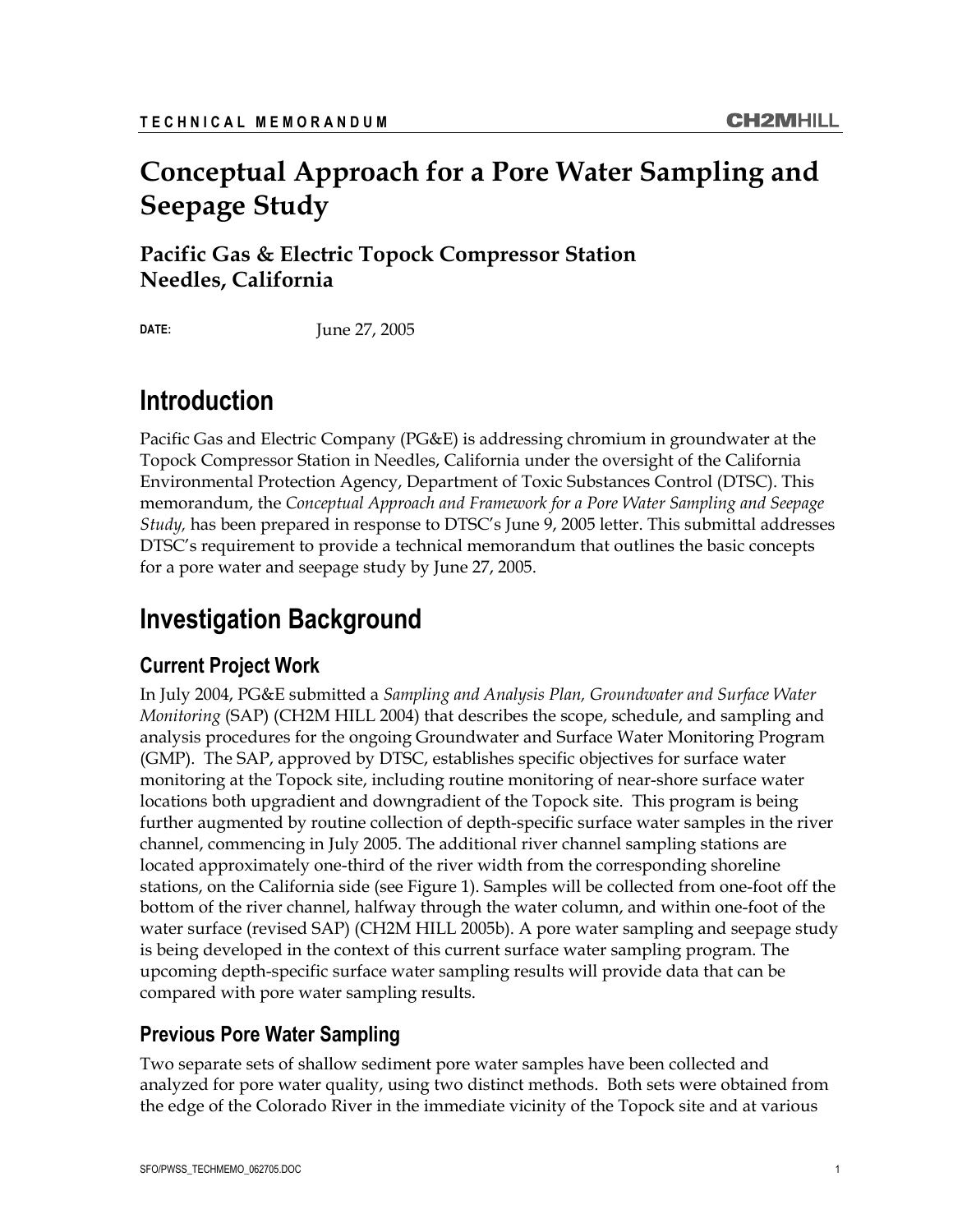upstream reference locations. Samples were collected in 2003 by Ecology and Environment, Inc. (E&E) and the results were reported as part of the Draft and Final RCRA Facility Investigation Reports (RFI) (E&E 2004, CH2M HILL 2005a). In addition, the U.S. Geological Survey (USGS) collected and analyzed river sediment samples in 2001 for the U.S. Fish and Wildlife Service (USFWS) and reported the results in a report dated March 2004 (USFWS 2004).

For the 2003 RFI pore water characterization (E&E 2004), eight samples from both upstream and within-site locations were collected by wading into the river from shore or a boat, and pushing a drive point piezometer 2 to 3 feet into the river sediments. All samples collected were labeled as "close to shore". A peristaltic pump was then used to sample the water directly from saturated sediments around the drive point. Porewater samples were analyzed using State-certified EPA Method 7196A. Hexavalent chromium [Cr(VI)], at detection limit of 10  $\mu$ g/L, was not found in any sample, including those in the river sediments near floodplain wells MW-27, MW-28, and MW-29. Background (upstream) sites included Park Moabi and the river north of Bat Cave Wash. Presumably, those samples collected from several feet deep in river bottom sediments would be representative of shallow groundwater conditions.

In contrast to the interstitial, RFI samples, the top 5 centimeters (cm) of surface sediments were sampled from the river's edge for the USFWS study in 2001 (USFWS 2004). The USFWS report does not include identifiable sample locations, making it difficult to assess what area relative to the Topock site is represented by the samples. More importantly, available data suggests that the sampling and analysis methods used in the USFWS study may have resulted in trivalent chromium [Cr(III)] being falsely reported as Cr(VI). At a minimum, the methodology did not distinguish between Cr(III) and Cr(VI) and results reported as Cr(VI) for upstream and downstream locations are consistent with previous river sampling results reported for Cr(III).

The USFWS method consisted of homogenizing the sediments in the laboratory and extracting pore water samples from the homogenized sediment slurry. By collecting the pore water in this manner, the method probably measured chromium in the dissolved and colloidal states. Additionally, the samples were analyzed by a research-level, non-EPA approved cation exchange method. This method is not comparable to the direct measurement of Cr(VI) using EPA Method 7199 and is likely to include Cr(III) in the results. Under the USGS method, all river sediment samples tested yielded detectable Cr(VI), ranging from 0.5 to 6.1 micrograms per liter  $(\mu g/L)$  in concentration, which indicates the unlikely universal presence of Cr(VI) in pore water upgradient, adjacent to, and downgradient of the site. The presence of organic-bound or colloidal fractions of Cr(III) (both very likely possibilities for pore water sampled from a sediment slurry) would have yielded false-positive Cr(VI) values in this case; the analytical method would have recorded those fractions as Cr(VI) instead of Cr(III). The USFWS results, particularly the ubiquitous presence of Cr(VI) upstream and downstream of the site, appear to be questionable. The USFWS reported that the chromium detected in their pore water samples was likely to be Cr(III) rather than Cr(VI) (presentation by Carrie Marr to the Consultative Workgroup, June 16, 2005).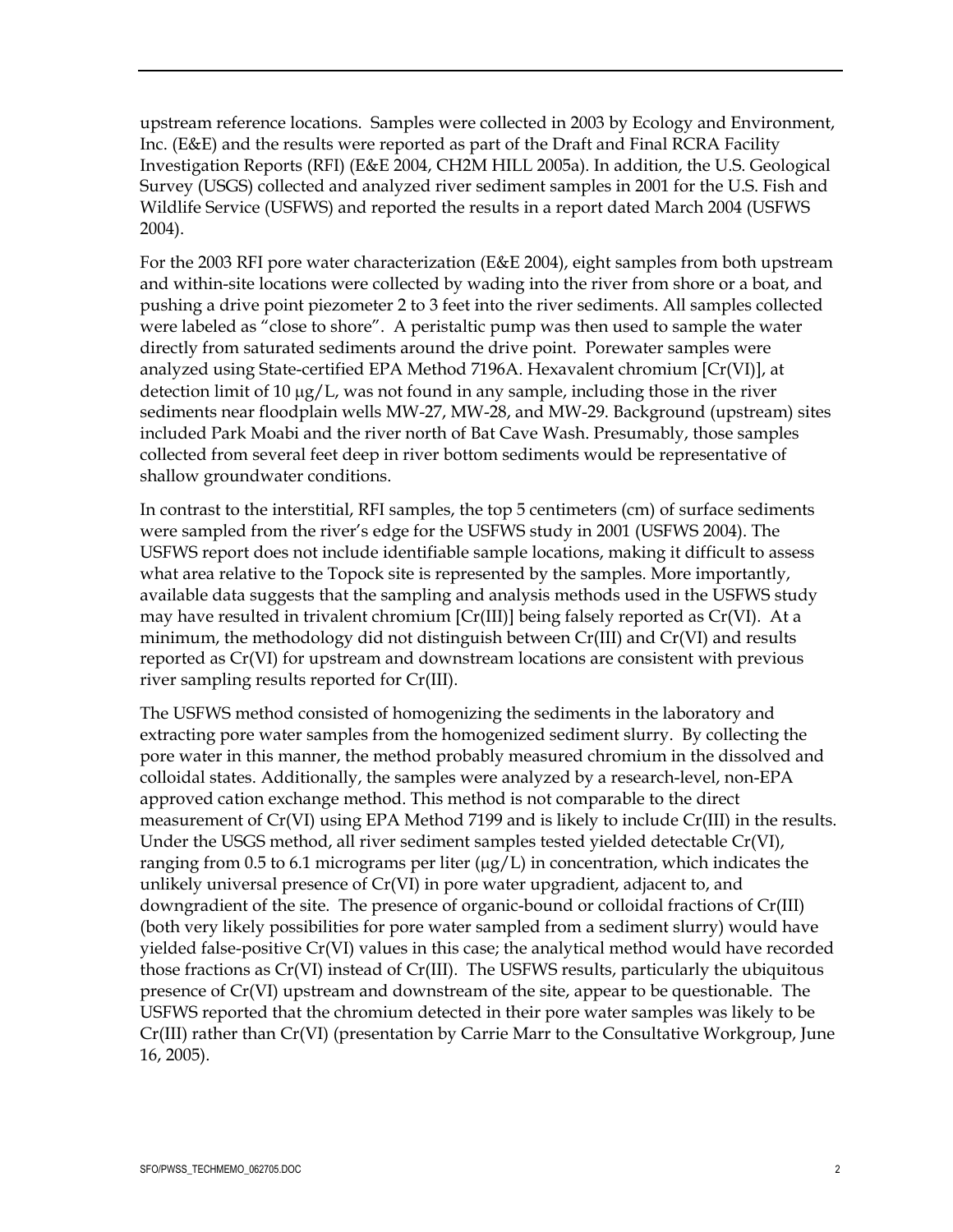# **Potential Pore Water Sampling and Seepage Investigation Methodology**

Per the DTSC letter dated June 9, 2005, additional pore water sampling and measurements are requested to supplement the existing data set.

The selection of a pore water sampling method will commence with a discussion of data quality objectives. At a minimum, these objectives will address:

- the appropriate methodology for collection of undisturbed samples
- the appropriate methodology for maintaining sample redox conditions
- the appropriate sample volume
- the appropriate sample matrices (sediment and pore water sample or pore water only)
- the appropriate sampling depth
- the appropriate timing of the sampling

PG&E will discuss these issues with DTSC during the scheduled scoping meeting on June 29, 2005.

### **Site Conditions and Logistical Considerations**

Pore water sampling is generally performed as part of an ecological risk assessment on the benthic community, where microbial, meiofaunal and macrofaunal receptors are the subject of analysis. These studies primarily focus on toxicity testing. The term "pore water" has a specific meaning to toxicologists; it refers to interstitial water in the uppermost 10 cm where the benthic organisms live. However, for the purposes of this memorandum, pore water is characterized as water beneath the river that primarily comprises groundwater. Pore water samples provide basic information on groundwater quality in river substrate, and should not be used to estimate mass fluxes.

The physical location of the sediment, its particle size distribution and level of compaction, and the final use of the data typically dictate the type of sampler used and the collection methodology that is chosen (EPA 2001). Site conditions of particular importance include the depth of the water body overlying the sediment and the strength of the current present.

The potential sampling locations at the Topock site will be subject to water turbulence and high water velocities (2 to 3 ft/sec) where it may be difficult for a boat or diver to maintain a fixed position. The Colorado River level at the Topock site varies almost continuously in response to the variable release of water from Davis Dam, and to a lesser degree in response to changes in Lake Havasu level. Seasonally, the average river level at the I-3 gauge varies by about 5 feet. Daily variations at I-3 can exceed 4 feet.

As part of the Interim Measures (IM), at DTSC direction, PG&E has operated groundwater extraction at the MW-20 bench in the floodplain area of the site since March 2004. Currently, the IM extraction well (TW-2D) is pumping at approximately 70 gallons per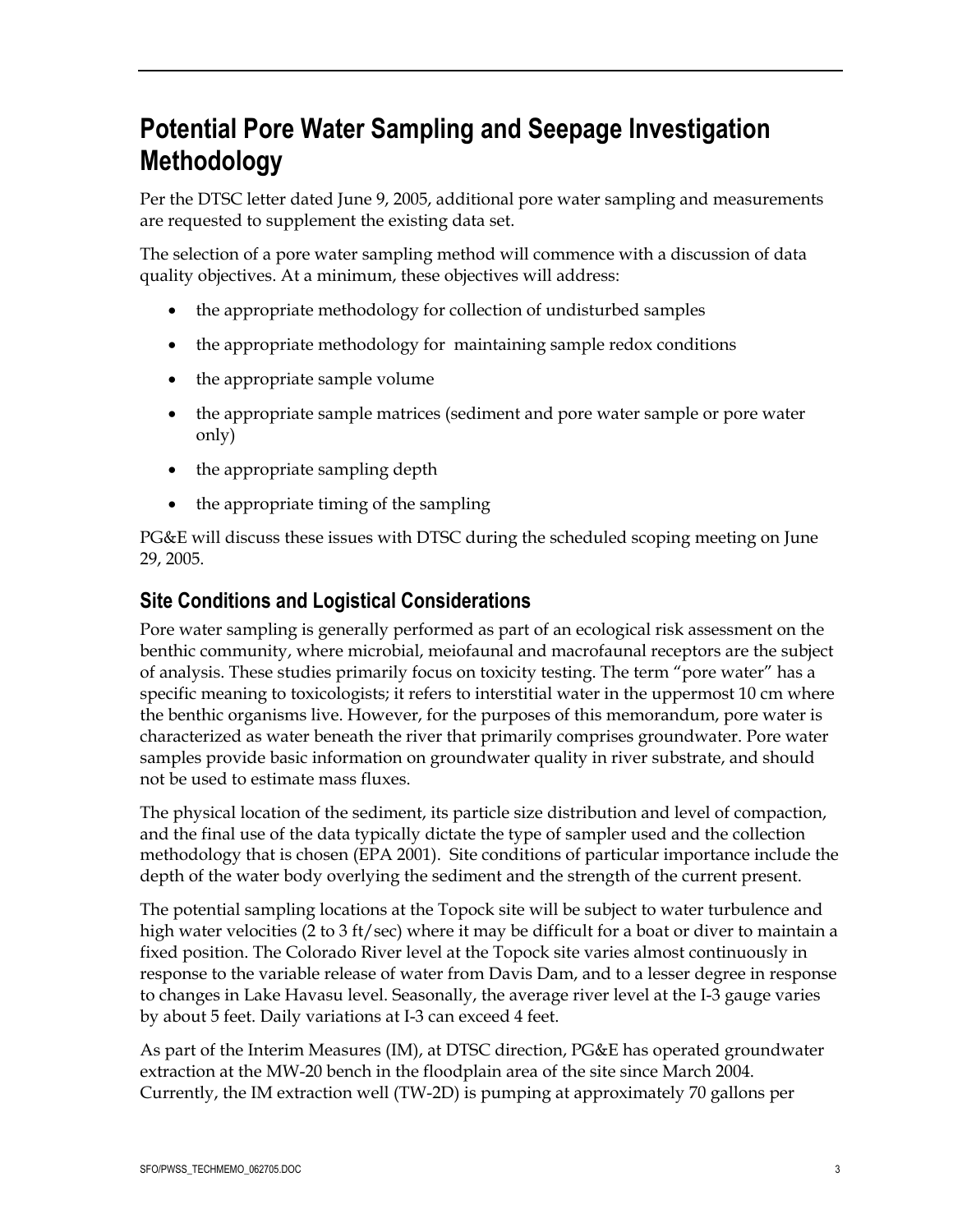minute. In May 2005, the monthly average groundwater gradient at three well pairs was directed landward at magnitudes generally between 2 and 3.5 times greater than the target value of 0.001 feet/foot. It is anticipated that an average landward gradient will be maintained within the TW-2D capture zone throughout the period during which future pore water sampling takes place.

In response to the daily river level fluctuations, the local groundwater gradient is expected to be directed towards and away from the sediment/river interface several times each day. Thus, daily river fluctuations should be considered when selecting an appropriate sampling schedule. This short-term temporal variability suggests that a time-integrated sampling method may result in collection of more representative pore water data. If the U.S. Bureau of Reclamation (BOR) were able to stabilize the river levels before and during the sampling period, the concerns associated with daily river fluctuations could be negated.

The reach of Colorado River near the Topock site is subject to a significant amount of boat traffic. Any sampling strategy must address the health and safety of personnel during sampling, boaters and the security of any dedicated equipment deployed on the river bottom.

### **Sampling Equipment and Methods**

Generally, the isolation of sediment pore water can be accomplished by a variety of methods, which can be grouped into two general categories: field-based (i.e., *in situ*) and laboratory-based (i.e., *ex situ*). In situ methods of pore water collection are generally superior to ex situ methods in that, properly handled, they are less likely to alter the chemistry of the sample (SETAC 2001). There is no single superior method for isolation of pore water.

The principal *in situ* methods of pore water collection use either diffusion-type or direct push techniques. Table 1 summarizes some of the considerations of each technique.

Initially developed by the USGS, diffusion samplers have been successfully used for a variety of state and federal agency (USGS, military, and USEPA) environmental studies, including groundwater monitoring for VOCs and pore water sampling for inorganic solutes (Vroblesky, et al 2002). The duration of equilibration for diffusion-type samplers, where pore waters diffuse through dialysis membranes or very fine nylon mesh, usually ranges from hours to months; typical deployment periods are from one to two weeks (SETAC, 2001). The optimal equilibration time is a function of sediment type and particle size, the contaminants of concern, and the ambient temperature.

When assessing pore water sampling methods, it is important to note that the available methods described in USEPS (2001) and SETAC (2001) produce information regarding the chemistry of the interstitial fluids but are not suitable for assessing the volume or mass flux of water across the groundwater-surface water interface. There are additional methods that are designed to measure groundwater seepage that have been developed primarily for lacustrine or marine environments, where the influence of currents is minimal. Because of the nature of the high energy currents at this project site, however, the quantification of groundwater seepage using conventional methods is considered to be impractical.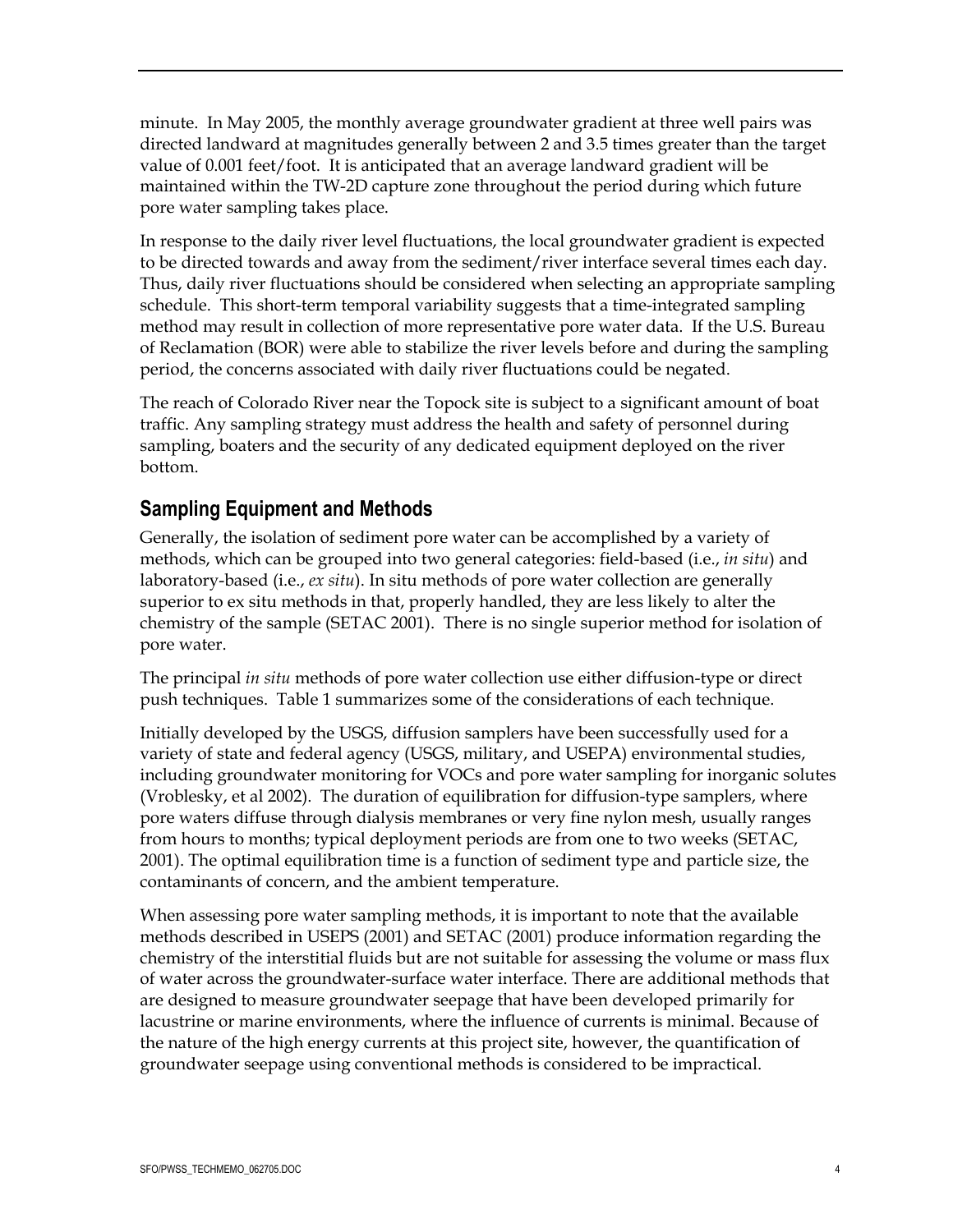### **Pore Water Sampling Methods Applicable to Topock Site**

For the Topock site, the evaluation of pore water sampling methods must consider the following objectives and constraints:

- The sample must be as undisturbed (close to in place redox conditions) as possible
- Sample volume has to be large enough for analytical and quality assurance/quality control needs
- Samples must be indicative of the dissolved Cr(VI) fraction in pore water and should not be biased by chromium in solid or colloidal form Cr(III)
- The dynamic nature of the river level complicates the collection of pore water samples that are representative of groundwater rather than river water; river flow and stage need to be accounted for and incorporated in the selection of the method and timing when pore water samples are collected.

Based on the requirements/limitations of the available pore water sampling techniques, and the site-specific conditions (high river current, daily/seasonal river stage fluctuations), two different sampling methods have been identified as applicable for a pore water investigation at the Topock site. The methods are outlined below and described in more detail in the attached Table 1.

**Passive Diffusion (Integrated) Sampling.** To best determine the average concentration present in pore water in a dynamic hydrologic environment, a sampling method that integrates concentrations over a period of time is advantageous. The method for collecting an integrated pore water sample would involve the use of passive diffusion samplers, buried in the sediments at the bottom of the river that collect integrated samples over a period of up to a week. Advantages of this sampling technique include the time-integrated nature of the sampling and the placement of the samplers which are isolated from the overlying river water. Disadvantages include the difficulty of placing and retrieving the samplers (divers must be deployed in swift current in two mobilizations).

**Drive-Point (Discrete) Sampling.** With this methodology, drive-point samplers are advanced into the river sediments for collection of the pore water sample via a purge pump (i.e., a peristaltic pump). Advantages include low risk to personnel, somewhat deeper depth capabilities for sample collection, and the collection of water quality field parameters during sampling. Disadvantages include discrete sampling events that do not capture average conditions, difficulty in sealing the drive points from the river water infiltration, and difficulty in advancing drive points in coarse river bottom material.

## **Sampling Locations and Timing**

For this evaluation, the number, location, and sample collection timing for a pore water investigation were assessed. The sampling locations would be based on site and river features, the hydraulic conditions observed and modeled for the active IM system, and the locations of the current surface water monitoring program. The preliminary sampling locations envisioned for a pore water investigation would include a set of appropriate **background stations** (assume four), located upstream of Bat Cave Wash, and suitable set of **downstream stations** (assume four), located between the Burlington Northern & Santa Fe (BN&SF) railroad bridge and downstream (east) of the I-3 gas-transmission crossing. Refer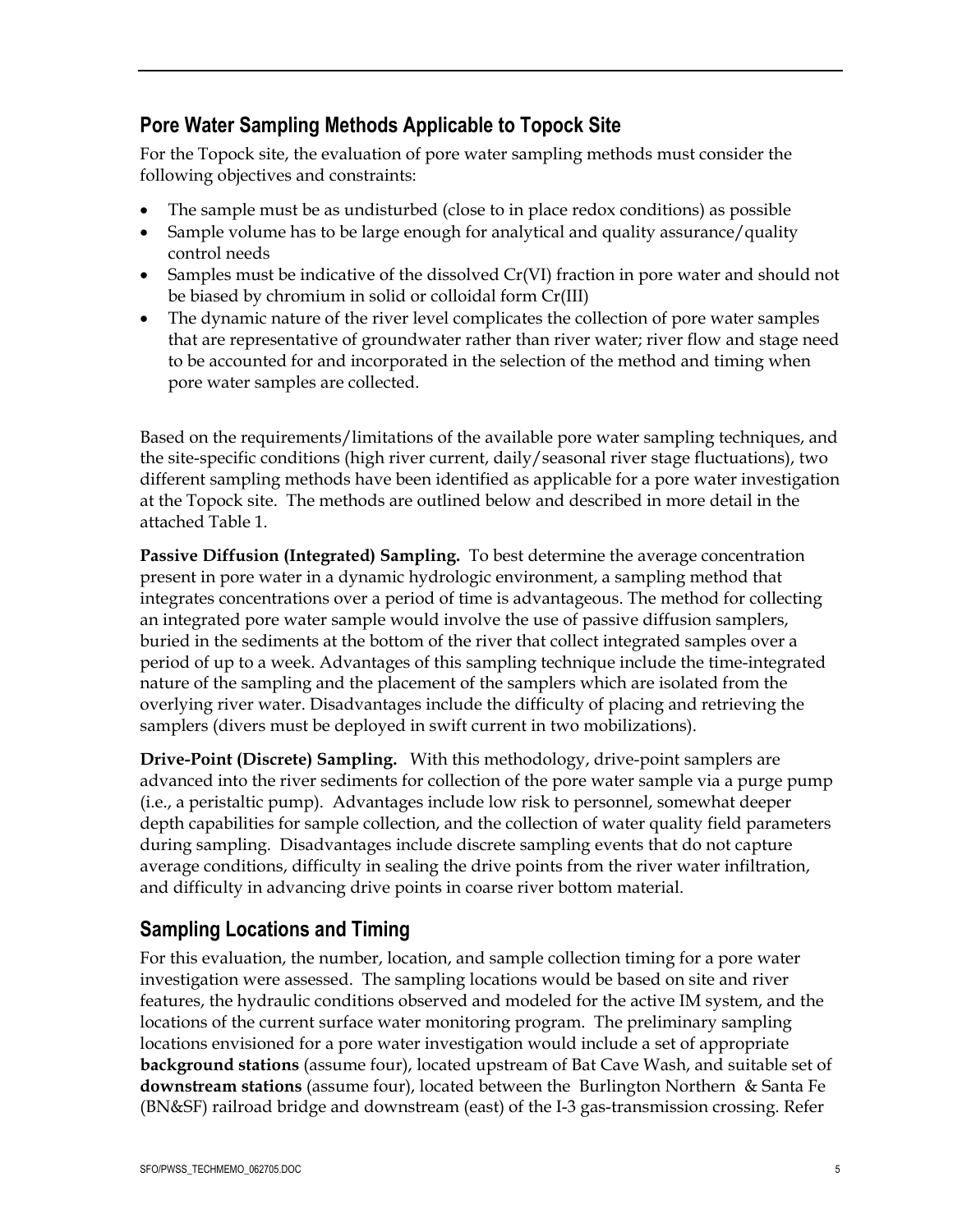to attached Figure 1 for the general areas where background and downstream pore water samples would be selected.

Similar to the sampling plan proposed for the augmented surface water sampling activity, the pore water sampling locations would be sited in approximately the mid-channel area of the river (not the shoreline). The final locations would be based on actual channel depth and morphology for each target location, and the condition of river sediment that would be suitable for pore water sampling (e.g., sandy and silty sediments). One pore water sampling location adjacent to the central bridge piling of the BN&SF railroad would be included to assess pore water conditions at this location. To assist in the selection of pore water sampling locations, water depths and channel morphology will be evaluated during PG&E's upcoming July 2005 river channel surface water sampling activity. It is anticipated that mid-channel sites suitable for the pore water investigation can be refined based on the results of river depth profiling.

Regarding the timing for the pore water investigation, the daily and seasonal river flow and stage data are important factors that will be incorporated in the final sampling design. During times of rising or seasonally high river levels, increased recharge of river water could impact pore water chemistry. To best sample groundwater conditions immediately beneath the river, the pore water sampling activities should be scheduled to coincide with the end of the low river water period, which typically occurs in the November-December timeframe.

# **Permit Requirements**

Following specific project scoping with DTSC, PG&E would contact the appropriate regulatory authorities to secure approval to proceed with the work. These entities may include:

- U.S. Bureau of Reclamation
- U.S. Army Corps of Engineers
- Regional Water Quality Control Board Colorado River Basin Region
- U.S. Fish and Wildlife Service
- California Department of Fish and Game
- Arizona Department of Environmental Quality
- U.S. Bureau of Land Management

# **Anticipated Schedule**

The proposed approach includes the following tasks and anticipated schedule:

- Work plan preparation: Draft to be submitted to DTSC on July 13, 2005
- Final Work Plan to be submitted 2 weeks after receipt of DTSC comments

Permitting will commence following submittal of the Draft Work Plan. Equipment and specialized subcontractor procurement, subject to advanced lead time, will commence following DTSC acceptance of the Final Work Plan. Based on the objectives, the sampling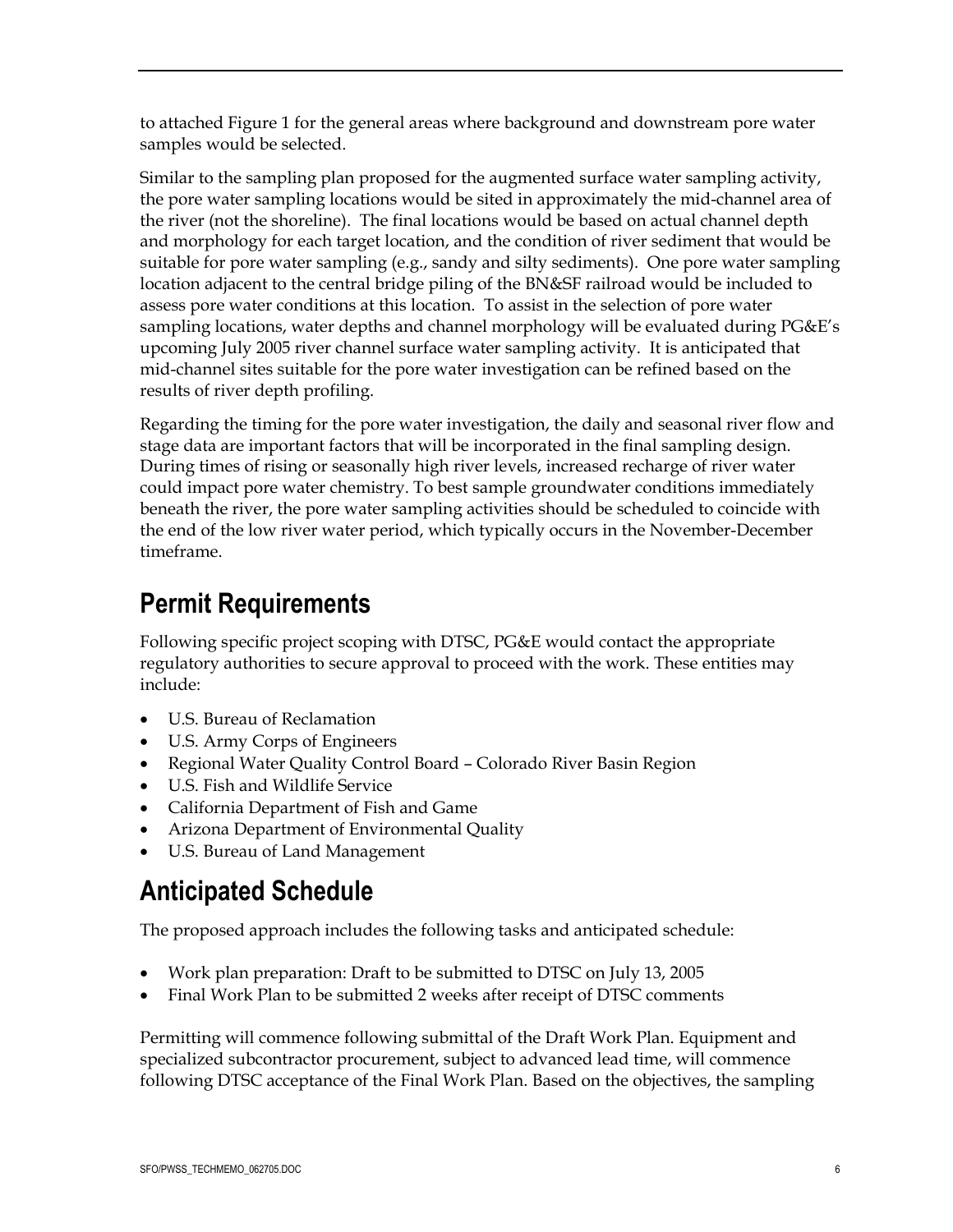will coincide with the end of the low river water period, which typically occurs in the November-December timeframe.

## **References**

- CH2M HILL. 2004. *Sampling and Analysis Plan, Groundwater and Surface Water Monitoring. PG&E Topock Compressor Station, Needles, California*. July 14.
	- \_\_\_\_\_\_\_\_\_\_. 2005a. *Draft RCRA Facility Investigation (RFI) Report, PG&E Topock Compressor Station, Needles, California.* February 28.
	- \_\_\_\_\_\_\_\_\_\_. 2005b. Revised *Monitoring Plan for Groundwater and Surface Water Monitoring Program, PG&E Topock Compressor Station, Needles, California.* Revision 0. May 16.
- Department of Toxic Substances Control (DTSC). 2005. Letter to PG&E. "Requirement for Submittal of Pore Water and Seepage Workplan, Pacific Gas and Electric Company, Topock Compressor Station, Needles, California." June 9.
- Ecology and Environment, Inc. 2004. RCRA Facility Investigation (RFI) Report, Bat Cave Wash Area, Pacific Gas and Electric Company's Topock Compressor Station, Needles, California. February.
- U.S. Environmental Protection Agency (USEPA). 2001. Methods for Collection, Storage, and Manipulation of Sediments for Chemical and Toxicological Analyses: Technical Manual. EPA 823-B-01-002. October 2001.
- U.S. EPA CLU-IN website (www.clu-in.org)
- SETAC. 2001. Porewater Toxicity Testing: Biological, Chemical, and Ecological Considerations with a Review of Methods and Applications, and Recommendations for Future areas of Research. SETAC Technical Workshop. Society for Environmental Toxicology and Chemistry, Pensacola, FL.
- Vroblesky, D. A., M. D. Petkewich, and T. R. Campbell. 2002. Field Tests of Diffusion Samplers for Inorganic Constituents in Wells and at a Ground-Water-Discharge Zone. U.S. Geological Survey Water-Resources Investigations Report 02-4031.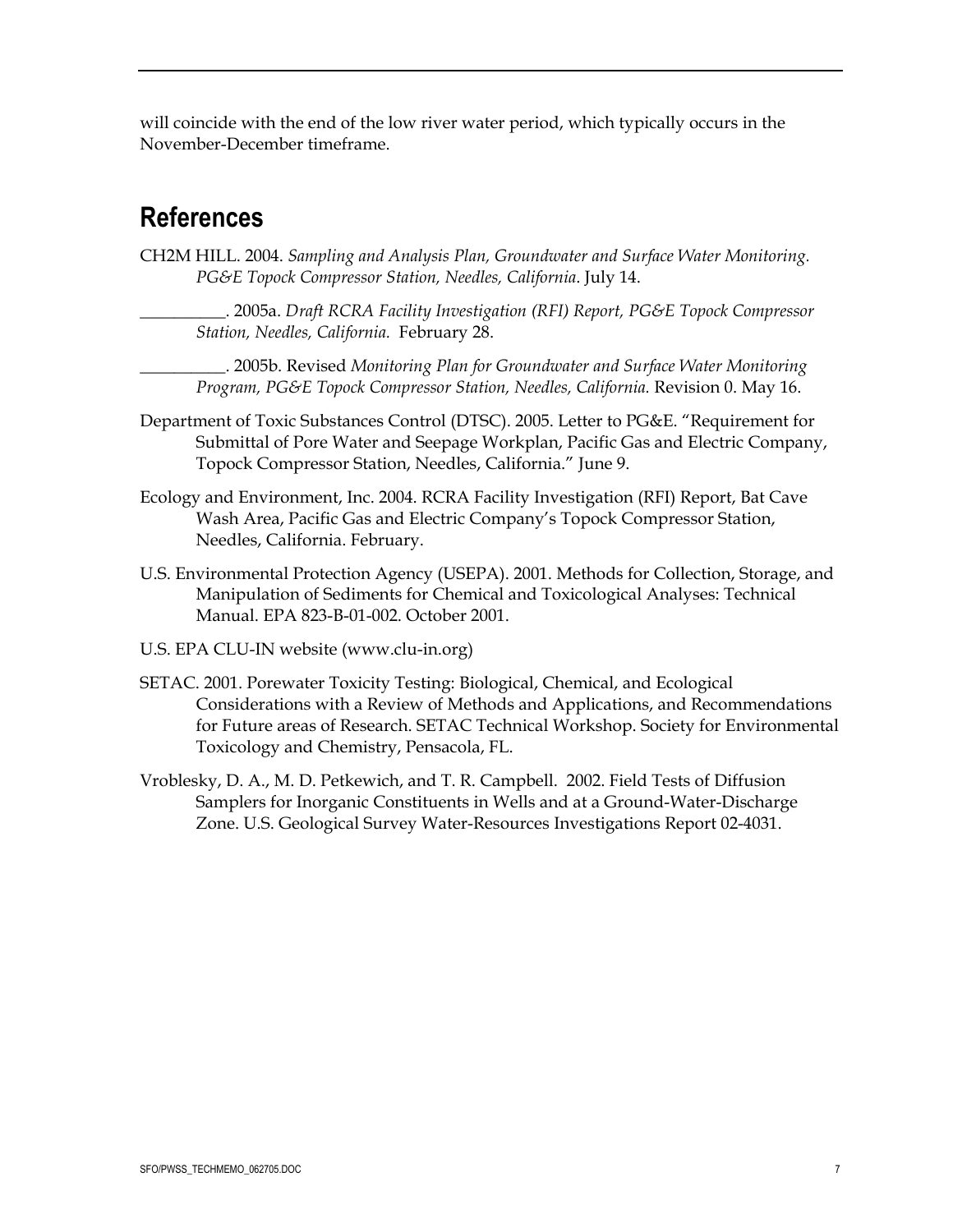#### **TABLE 1Summary of Sampling Methods Applicable for a Pore Water Invetsigation at Topock Site PG&E Topock Compressor Station, Needles, California**

| Sampler<br>Method                      | Sample<br>Type      | <b>Sampler Deployment</b><br><b>Method for River</b><br><b>Sites</b>                       | Sample<br>Collection                                                         | Typical<br>Sample<br>Depth<br>(cm) | Sample<br>Volume<br>(mL) | Remarks                                                                                                             | Advantages                                                                                                                                                                                           | Disadvantages or<br>Limitations                                                                                                                                                              |
|----------------------------------------|---------------------|--------------------------------------------------------------------------------------------|------------------------------------------------------------------------------|------------------------------------|--------------------------|---------------------------------------------------------------------------------------------------------------------|------------------------------------------------------------------------------------------------------------------------------------------------------------------------------------------------------|----------------------------------------------------------------------------------------------------------------------------------------------------------------------------------------------|
| Passive<br>Diffusion<br>Sampler        | Time-<br>Integrated | Diffusion sampler<br>buried in sediment<br>by diver team                                   | Passive diffusion<br>sampler:<br>membrane-<br>covered jar<br>or dialysis bag | $10 - 50$                          | $10 - 100$               | Requires support boat<br>and custom<br>underwater sampling<br>diver access to river<br>bottom sampling<br>locations | Provides time-<br>integrated pore water<br>sample (more<br>equipment to facilitate applicable for site with<br>dynamic hydraulic<br>regime); placement of<br>sampler is isolated<br>from river water | Requires two diver<br>mobilizations to install<br>and retrieve sampler;<br>sampler may be lost<br>in high current river<br>or not easily found                                               |
| Drive-Point<br>Sampler<br>(piezometer) | Discrete            | Drive-point<br>sampling rod with<br>internal piezometer<br>casing<br>hand-driven from boat | Driven piezometer<br>screen purged with<br>peristaltic pump                  | $10 - 100$                         | $1 - 500$                | Requires stable boat<br>or platform for<br>sampler installation<br>and collection                                   | Can collect water<br>quality field<br>parameters during<br>sampling; low risk to<br>sampling personnel                                                                                               | Discrete sampling<br>does not capture<br>average conditions;<br>repositioning and<br>resampling at<br>sampling location<br>would be required if<br>shallow refusal or no<br>sample recovered |

#### NOTES:

This table summarizes the two sampling methods applicable for pore water sampling of mid-channel sampling sites in Colorado River at Topock site.

Alternative pore water sampling methods not applicable to Topock site not retained in this evaluation